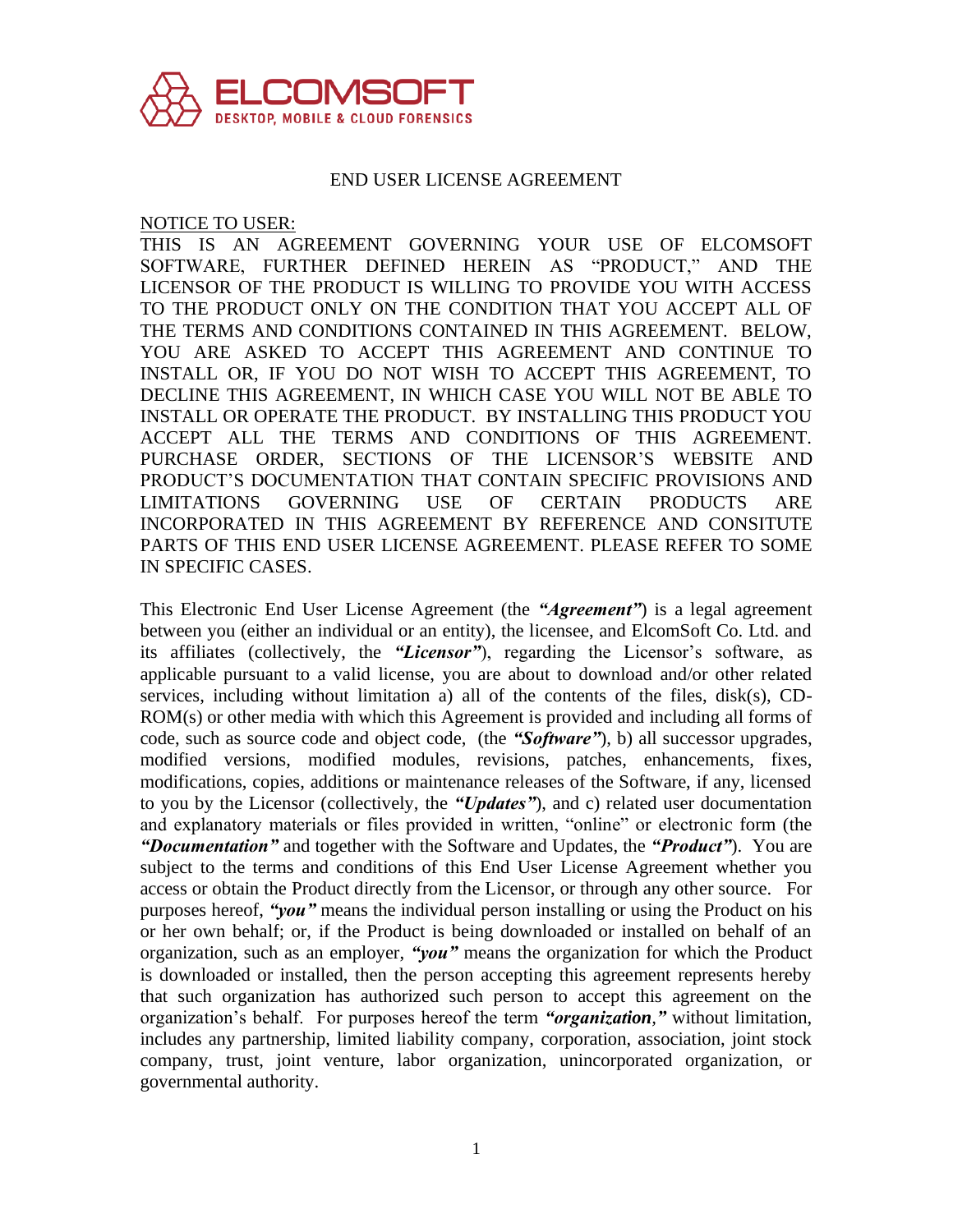By accessing, storing, loading, installing, executing, displaying, copying the Product into the memory of a Client Device, as defined below, or otherwise benefiting from using the functionality of the Product (*"Operating"*), you agree to be bound by the terms and conditions of this Agreement. If you do not agree to the terms and conditions of this Agreement, the Licensor is unwilling to license the Product to you. In such event, you may not Operate or use the Product in any way.

BEFORE YOU PUT A CHECKMARK AT THE "I ACCEPT THE AGREEMENT" BUTTON AND PRESS "NEXT," PLEASE CAREFULLY READ THE TERMS AND CONDITIONS OF THIS AGREEMENT, AS SUCH ACTIONS ARE A SYMBOL OF YOUR SIGNATURE AND BY CLICKING ON THE "I ACCEPT THE AGREEMENT" AND "NEXT" BUTTONS, YOU ARE CONSENTING TO BE BOUND BY AND ARE BECOMING A PARTY TO THIS AGREEMENT AND AGREE THAT THIS AGREEMENT IS ENFORCEABLE LIKE ANY WRITTEN NEGOTIATED AGREEMENT SIGNED BY YOU. IF YOU DO NOT AGREE TO ALL OF THE TERMS OF THIS AGREEMENT, CLICK THE "CANCEL" BUTTON AND THE PRODUCT WILL NOT BE INSTALLED ON YOUR CLIENT DEVICE, AS SUCH TERM IS DEFINED BELOW**.** For your reference, you may refer to the copy of this Agreement that can be found in the Product Manual for the Software. You may also receive a copy of this Agreement by contacting Licensor at: **https://www.elcomsoft.com.**

#### 1. **Proprietary Rights and Non-Disclosure.**

1.1. Ownership Rights. You agree that the Product and the authorship, systems, ideas, methods of operation, documentation and other information contained in the Product, are proprietary intellectual properties and or the valuable trade secrets of the Licensor and are protected by civil and criminal law, and by the law of copyright, trade secret, trademark and patent of the Russian federation, other countries and international treaties. You may use trademarks only insofar as to identify printed output produced by the Product in accordance with accepted trademark practice, including identification of trademark owner's name. Such use of any trademark does not give you any rights of ownership in that trademark. The Licensor and its suppliers own and retain all right, title, and interest in and to the Product, including without limitations any error corrections, enhancements, Updates or other modifications to the Software, whether made by Licensor or any third party, and all copyrights, patents, trade secret rights, trademarks, and other intellectual property rights therein. Your possession, installation or use of the Product does not transfer to you any title to the intellectual property in the Product, and you will not acquire any rights to the Product except as expressly set forth in this Agreement. All copies of the Product made hereunder must contain the same proprietary notices that appear on and in the Product. Except as stated herein, this Agreement does not grant you any intellectual property rights in the Product and you acknowledge that the license granted under this Agreement only provides you with a right of limited use under the terms and conditions of this Agreement.

1.2. Source Code and Modifications. You acknowledge that the source code for the Product is proprietary to the Licensor and constitutes trade secrets of the Licensor. You agree not to modify, or create derivative works based upon the Product in whole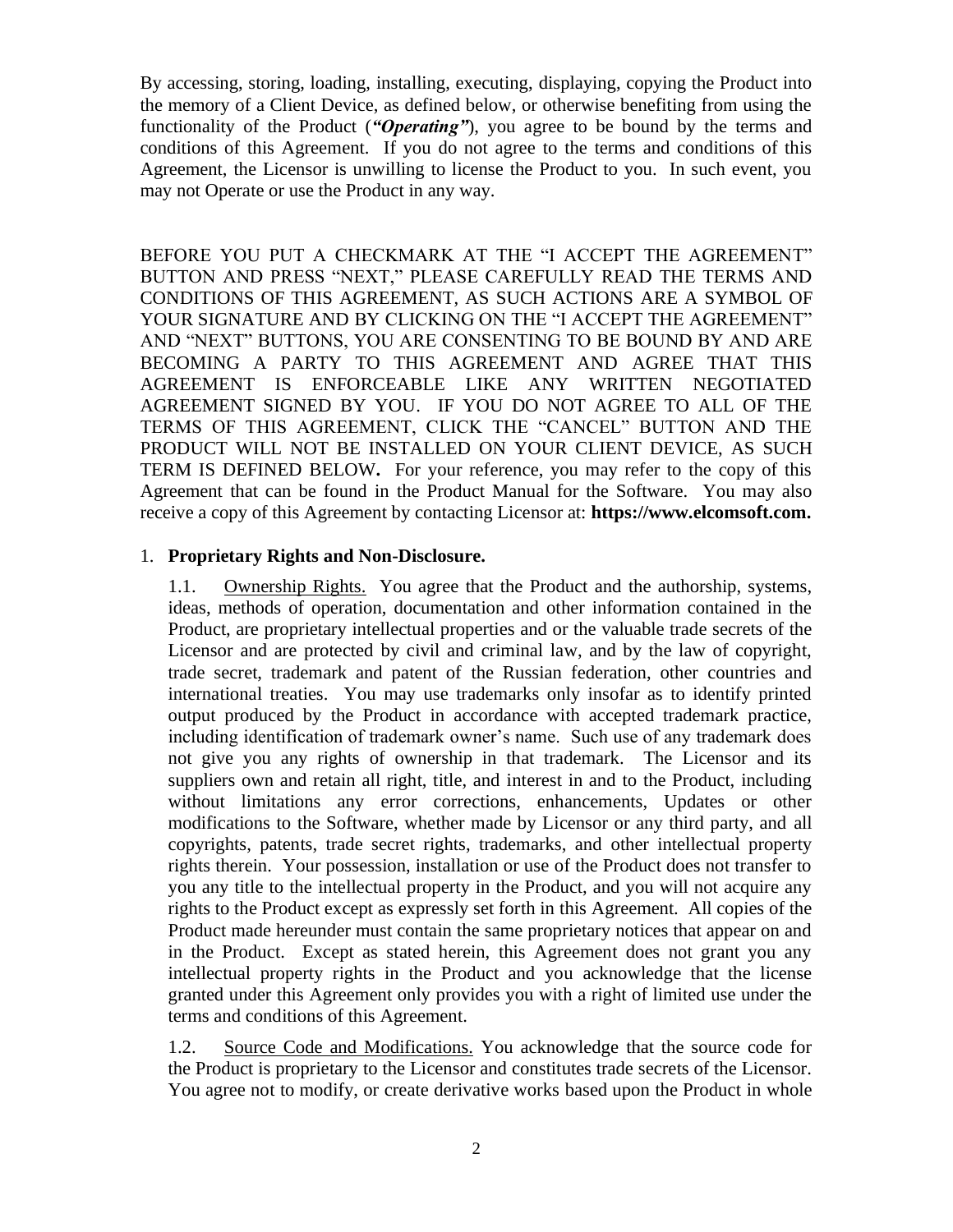or in part nor reverse engineer, decompile, disassemble the source code of the Product in any way.

1.3. Registration Code File and Confidential Information. You agree that, unless otherwise specifically provided herein or agreed by the Licensor in writing, the Product, including the specific design and structure of individual programs and the Product, including without limitation the **Registration Code** File provided to you by the Licensor and/or its authorized resellers or distributors, constitute confidential proprietary information of the Licensor. For purposes hereof, *"Registration Code"*  shall mean a unique key identification file or a combination of unique electronic characters provided to you by the Licensor confirming the purchase of the license from the Licensor, which may carry the information about the license and the number of permitted users, and enabling the full functionality of the Product in accordance with the license granted under this Agreement. You agree not to transfer, copy, disclose, provide or otherwise make available such confidential information in any form to any third party without the prior written consent of the Licensor. You agree to implement reasonable security measures to protect such confidential information, but without limitation to the foregoing, shall use best efforts to maintain the security of the **Registration Code** provided to you by the Licensor and/or its authorized resellers or distributors.

## 2. **Grant of License.**

2.1. License. The Licensor grants you the following rights *("License")* and you hereby agree and accept such License:

a). Trial Version. If you have received, downloaded and/or installed a trial version of the Product and are hereby granted an evaluation license for the Software and you may Operate the Product only for evaluation purposes and only during the single applicable evaluation period of thirty (30) days, unless otherwise indicated, from the date of the initial installation. Trial Version may also have limited functionality of the Product and other limitations that will be communicated to You by the Licensor. Trial Version may have some protection mechanism that prevents its unauthorized use outside of the trial period. Following this test (trial) period of thirty (30) days or any other agreed period, if you wish to continue to use the Product, you *must* purchase the license. **You may not use the Product after expiry of the trial period.**

To purchase the license you have to pay for the fully functional version. Upon payment we provide the **Registration Code** to you. Any use of the Product for other purposes or beyond the applicable evaluation period is strictly prohibited, *provided however* that, subject to the restrictions contained herein, you may copy and distribute a trial version of the Software without any modifications whatsoever to any third party subject to this Agreement and further provided that you have no technical support rights during the trial period. The unregistered (trial) version may be freely distributed, provided that the distribution package is not modified. No person or company may charge a fee for the distribution of the Product without written permission from the copyright holder.

b). Grant of License. Unless otherwise specifically indicated in your Purchase Order under a valid license (e.g. volume license or any other license)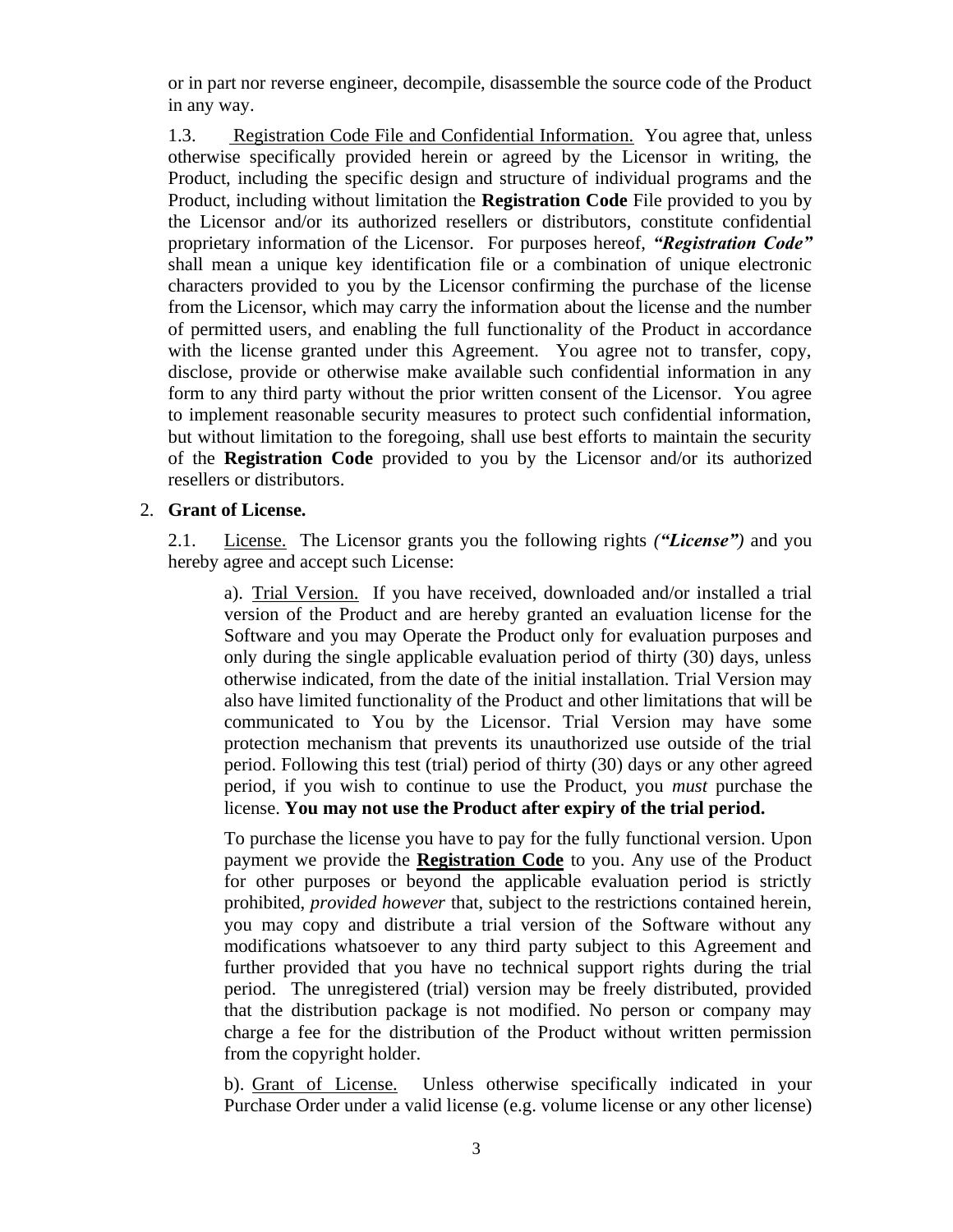granted by the Licensor, once registered you are granted a non-exclusive and non-transferable license to install one (1) copy of the Product and during the term of your license, subject to the payment of the applicable fees and your compliance with the terms hereof, this Agreement, unless otherwise specifically indicated in your Purchase Order, permits you or any of your employees to Operate one copy of the specified version of the Product, for internal purposes only, on one computer, workstation, or other electronic device of which the software was designed (each a *"Client Device")*. If you have purchased multiple licenses for the Product, then the number of multiple licenses shall determine the number of copies of the Product you may have and the number of Client Devices on which you may Operate the Product. If the Product is licensed as a suite or bundle with more than one specified software product, this license applies to all such specified software products, subject to any restrictions or usage terms specified on the applicable price list or product packaging that apply to any of such software products individually. Additionally, Licensor reserves the right to provide for specific terms and conditions in the purchased licenses and such terms may be embedded in Registration Code specifying other terms, conditions and restrictions of Operating of the Product. Specific details related to a type of license shall be indicated in your Purchase Order. For specific details relating to some of our Products, their use, operation and possible limitations on use, please refer to the Products section of our website. The Licensor reserves all rights not expressly granted herein.

c). Volume Use. If the Product is licensed with volume license terms specified in the applicable product invoicing, Purchase Order or packaging for the Product, you may make use and install as many additional copies of the Product on the number of Client Devices as the volume license terms specify. You must have a reasonable mechanism in place to ensure that the number of Client Devices on which the Product has been installed does not exceed the number of licenses you have obtained.

d). Multiple Environment Product; Multiple Language Product; Dual Media Product; Multiple Copies; Bundles. If the Product supports multiple platforms or languages, if you receive the Product on multiple media, if you otherwise receive multiple copies of the Product, or if you received the Product bundled with other software, the total number of your Client Devices on which all versions of the Product are installed may not exceed the number of licenses you have obtained from the Licensor. You may not rent, lease, sublicense, lend or transfer any versions or copies of the Product you do not use.

2.2. Back-up Copies. You can make one (1) copy the Product for backup and archival purposes, *provided, however*, that the original and each copy is kept in your possession or control, and that your installation and use of the Product does not exceed that which is allowed in this Section 2.

2.3. Prohibitions. You may not use, copy, emulate, clone, rent, lease, sell, modify, decompile, disassemble, otherwise reverse engineer, or transfer the licensed program, or any subset of the licensed program, except as provided for in this Agreement including any terms and restrictions provided in your Purchase Order, any respective sections of our website and Product Documentation.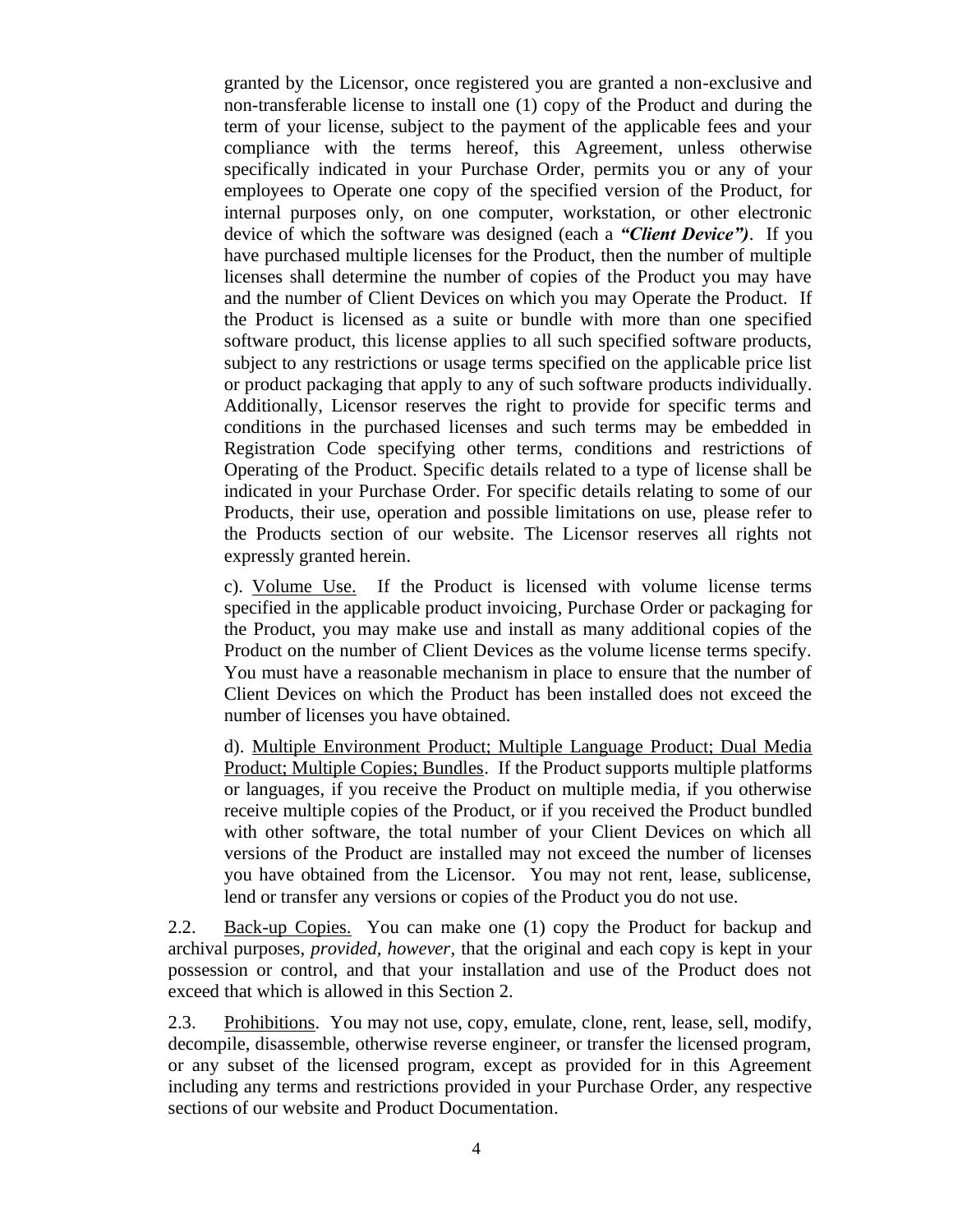You may not use any of our Products in a way prohibited in the Product Documentation.

You agree not to engage in or to instigate actions that cause harm to ElcomSoft or its other users and customers. Such actions include, but are not limited to, actions resulting in DDOS attacks for any servers, causing in any way disruption to any services of ElcomSoft or any technology employed by ElcomSoft to provide its Products and respective services, etc.

You agree that we have the sole right to decide what constitutes a violation of the acceptable use described above as well as what is the appropriate severity of any corrective action or remedy to be applied.

Any such unauthorized use shall result in immediate and automatic termination of this license and may result in criminal and/or civil prosecution. Neither ElcomSoft binary code nor source may be used or reverse engineered to re-create the program algorithm, which is proprietary, without written permission of Licensor. All rights not expressly granted here are reserved by ElcomSoft Co. Ltd.

2.4. Registration Code. **Registration Code** provided by the Licensor constitutes the confidential proprietary information of the Licensor. ElcomSoft **Registration Code file** may not be distributed, except as stated herein, outside of the area of legal control of the person or persons who purchased the original license, without written permission of the copyright holder. You may not give away, sell or otherwise transfer your **Registration Code** to a third party. Doing so will result in an infringement of copyright. ElcomSoft Co. Ltd retains the right of claims for compensation in respect of damage which occurred by your giving away the registration code. This claim shall also extend to all costs which ElcomSoft Co. Ltd incurs in defending itself.

2.5. Transfers. Under no circumstances shall Licensee sell, rent, lease, license, sublicense, publish, display, distribute, or otherwise transfer to a third party the Software, any copy thereof, in whole or in part, without Licensor's prior written consent, unless otherwise provided for in this Agreement.

2.6. Acceptance of Licensing Terms. Installing and using the Product signifies acceptance of these terms and conditions of the License. If you do not agree with the terms of the license you must remove all Product files from your storage devices, including any back-up or archival copy, and cease to use the Product.

2.7. Material Terms and Conditions. Licensee specifically agrees that each of the terms and conditions of this Section 2 are material and that failure of Licensee to comply with these terms and conditions shall constitute sufficient cause for Licensor to immediately terminate this Agreement and the License granted under this Agreement. The presence of this Section 2.7 shall not be relevant in determining the materiality of any other provision or breach of this Agreement by either party.

2.8. Term and Termination.The term of this Agreement (*"Term"*) shall begin when you download, access or install the Product or pay the applicable license fees (whichever is earlier) and shall continue for the term specified in your Purchase Order. Without prejudice to any other rights, this Agreement will terminate automatically if you fail to comply with any of the limitations or other requirements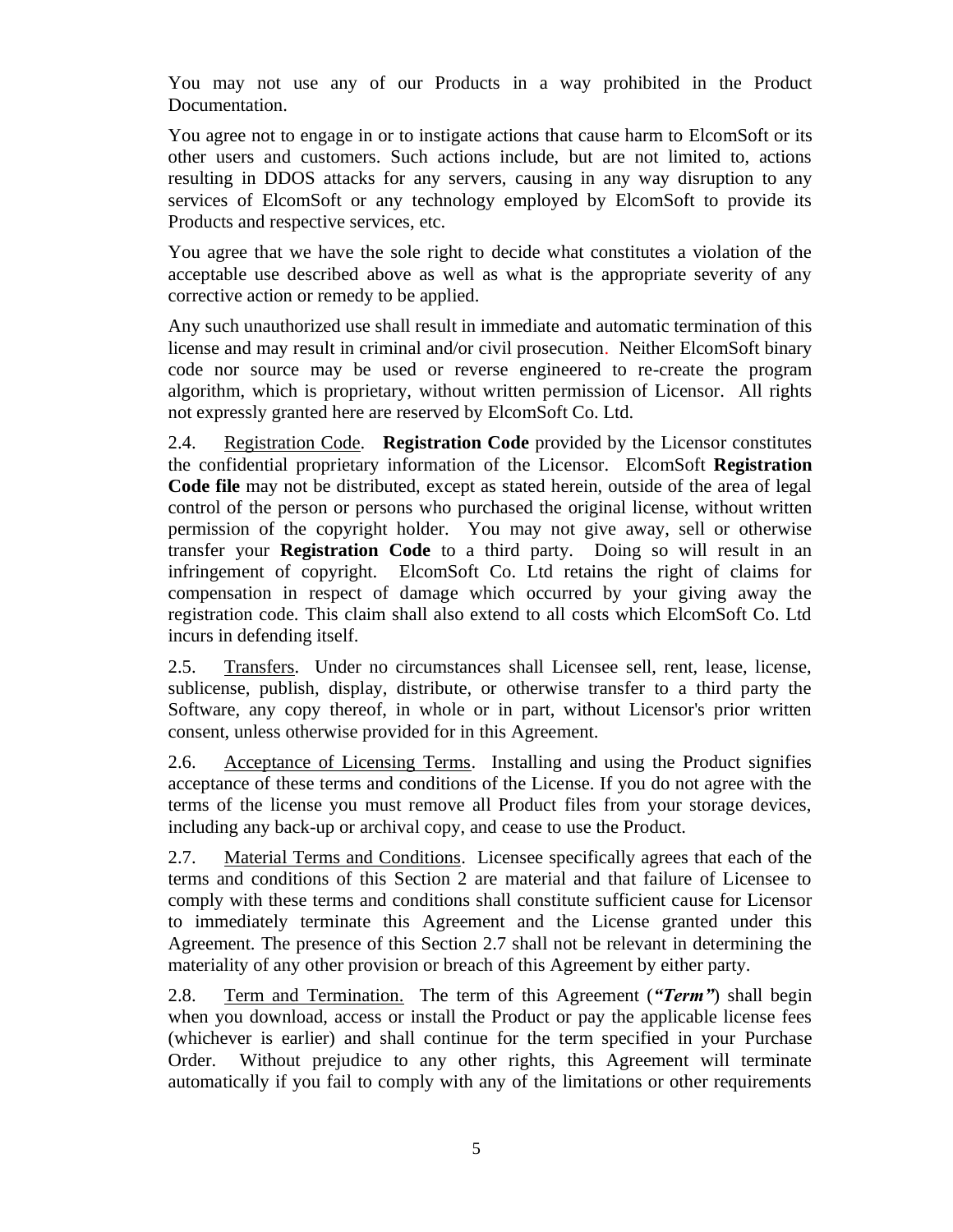described herein. Upon any termination or expiration of this Agreement, you must immediately cease use of the Product and destroy all copies of the Product.

2.9. No Rights Upon Termination. Upon termination of this Agreement you will no longer be authorized to Operate or use the Product in any way.

# 3. **Support and Updates.**

3.1. Terms of Support. During the one-year period or any other period specified in your Purchase Order you are entitled to technical services and support for the Product which is provided to you by Licensor during the regular business hours (GMT+ 03:00), except for locally-observed holidays, and includes the support provided through a special technical support section of the Licensor's site (the *"Site"*). During such support period e-mail support is unlimited and includes technical and support questions and patch fixes.

3.2. Updates. During the one-year period pr any other period specified in your Purchase Order, you may download Updates to the Product when and as the Licensor publishes them on the Site, or through other online services. If the Product is an Update to a previous version of the Product, you must possess a valid license to such previous version in order to use the Update. You may continue to use the previous version of the Product on your Client Device after you receive the Update to assist you in the transition to the Update, provided that: (i) the Update and the previous version are installed on the same Client Device; (ii) the previous version or copies thereof are not transferred to another party or Client Device unless all copies of the Update are also transferred to such party or Client Device; (iii) you acknowledge that any modification that you made to the Product may be lost, altered, distorted or destroyed rendering such modifications, Product or the part thereof inoperable or nonusable; and (iv) you acknowledge that any obligation the Licensor may have to support the previous version of the Product may be ended upon availability of the Update. Except for the rights to free Updates during the specified period, as further defined herein, nothing in this Agreement shall be construed as to grant you any rights or licenses with regard to the new releases of the Product or to entitle you to any new release. This Agreement does not obligate the Company to provide any Updates. Notwithstanding the foregoing, any Updates that you may receive become part of the Product and the terms of this Agreement apply to them (unless this Agreement is superseded by a succeeding agreement accompanying such Update or modified version of the Product).

## 4. **Restrictions.**

4.1. No Transfer of Rights. You may not transfer any rights pursuant to this Agreement nor rent, sublicense, lease, loan or resell the Product. You may not permit third parties to benefit from the use or functionality of the Product via a timesharing, service bureau or other arrangement, except to the extent such use is specified in the application price list, Purchase Order or product packaging for the Product. Except as otherwise provided in Section 1.2 hereof, you may not, without the Licensor's prior written consent, reverse engineer, decompile, disassemble or otherwise reduce any party of the Product to human readable form nor permit any third party to do so, except to the extent the foregoing restriction is expressly prohibited by applicable law. Notwithstanding the foregoing sentence, decompiling the Software is permitted to the extent the laws of your jurisdiction give you the right to do so to obtain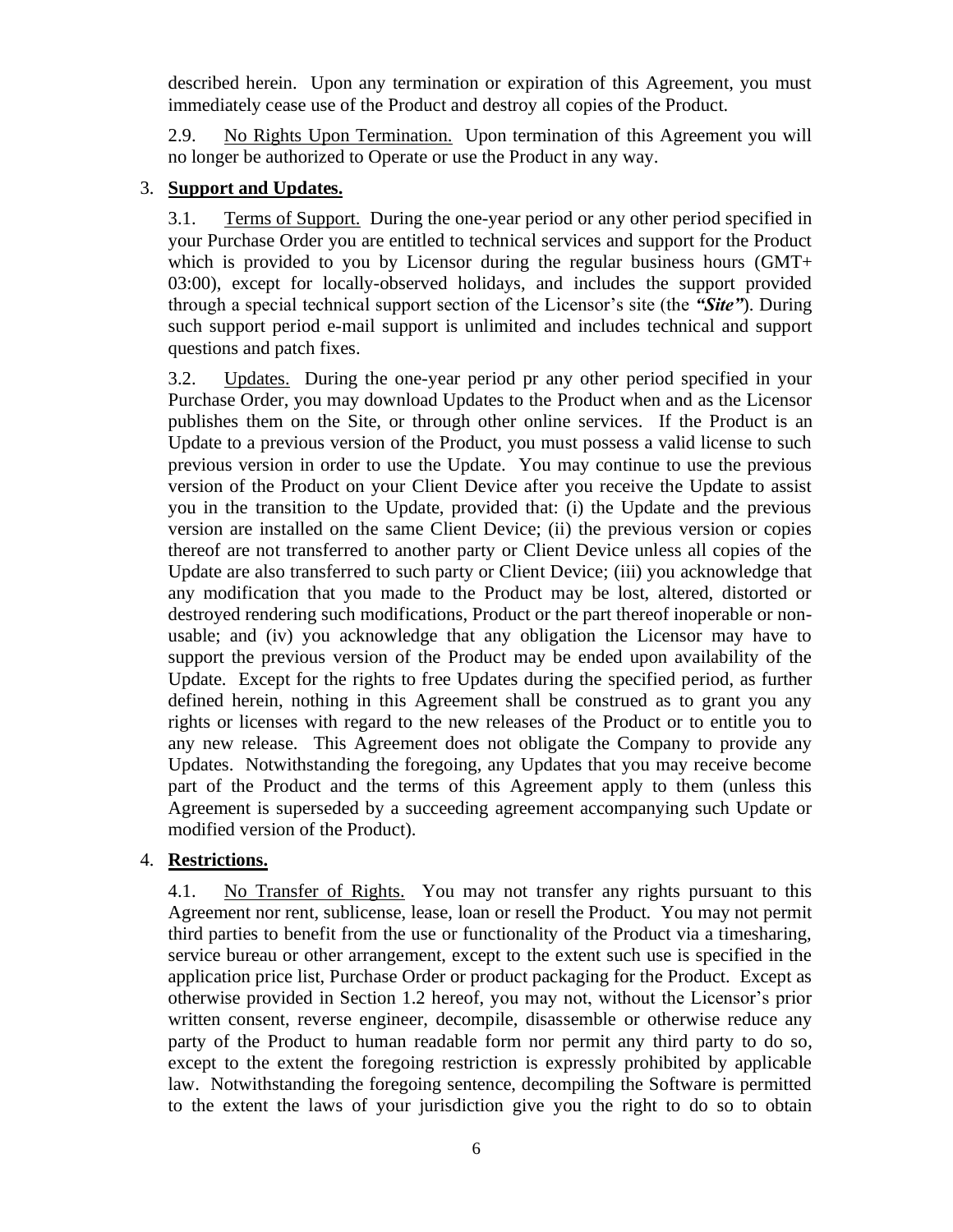information necessary to render the Software interoperable with other software; *provided, however,* that you must first request such information from the Licensor and the Licensor may, in its discretion, either provide such information to you (subject to confidentiality terms) or impose reasonable conditions, including a reasonable fee, on such use of the Software to ensure that the Licensor's and its affiliates' proprietary rights in the Software are protected. Except for the modification permitted under Section 1.2, you may not modify, or create derivative works based upon the Product in whole or in part.

4.2. Proprietary Notices and Copies. You may not remove any proprietary notices or labels on the Product. You may not copy the Product except as expressly permitted in Section 2 above.

4.3. Compliance with Law. You agree that in Operating the Product and in using any report or information derived as a result of Operating this Product, you will comply with all applicable international, national, state, regional and local laws and regulations, including, without limitation, privacy, trademark, patent, copyright, export control and obscenity law and you shall not use the Product for unethical or illegal business practices or in violation of any obligation to a third party in using, operating, accessing or running any of the Product and shall not knowingly assist any other person or entity to so violate any obligation to a third party.

All our Products licensed to You are absolutely legal and you can use them provided that you are the legal owner of all files or data you are going to recover through the use of our Products, you are the legal owner of any devices or cloud accounts access to which you are going to receive through the use of our Products, or have permission from the legitimate owner to perform these acts or have the legal authority to access such data on the basis of your national laws (i.e. you represent law enforcement agencies that can lawfully access such data in the course of investigation or otherwise or any other competent public authorities).

Any illegal use of our Products will be solely your responsibility.

Accordingly, you affirm that you have the legal right to access all data, information and files that have been hidden.

You further attest that the recovered or obtained otherwise data, passwords and/or files will not be used for any illegal purpose.

Be aware password recovery and the subsequent data decryption of unauthorized or otherwise illegally obtained files or unauthorized access to data and information may constitute theft or another wrongful action and may result in your civil and (or) criminal prosecution.

4.4. Additional Protection Measures. Solely for the purpose of preventing unlicensed use of the Product, the Software may install on your Client Device technological measures that are designed to prevent unlicensed use, and the Licensor may use this technology to confirm that you have a licensed copy of the Product. The update of these technological measures may occur through the installation of the Updates. The Updates will not install on unlicensed copies of the Product. If you are not using a licensed copy of the Product, you are not allowed to install the Updates.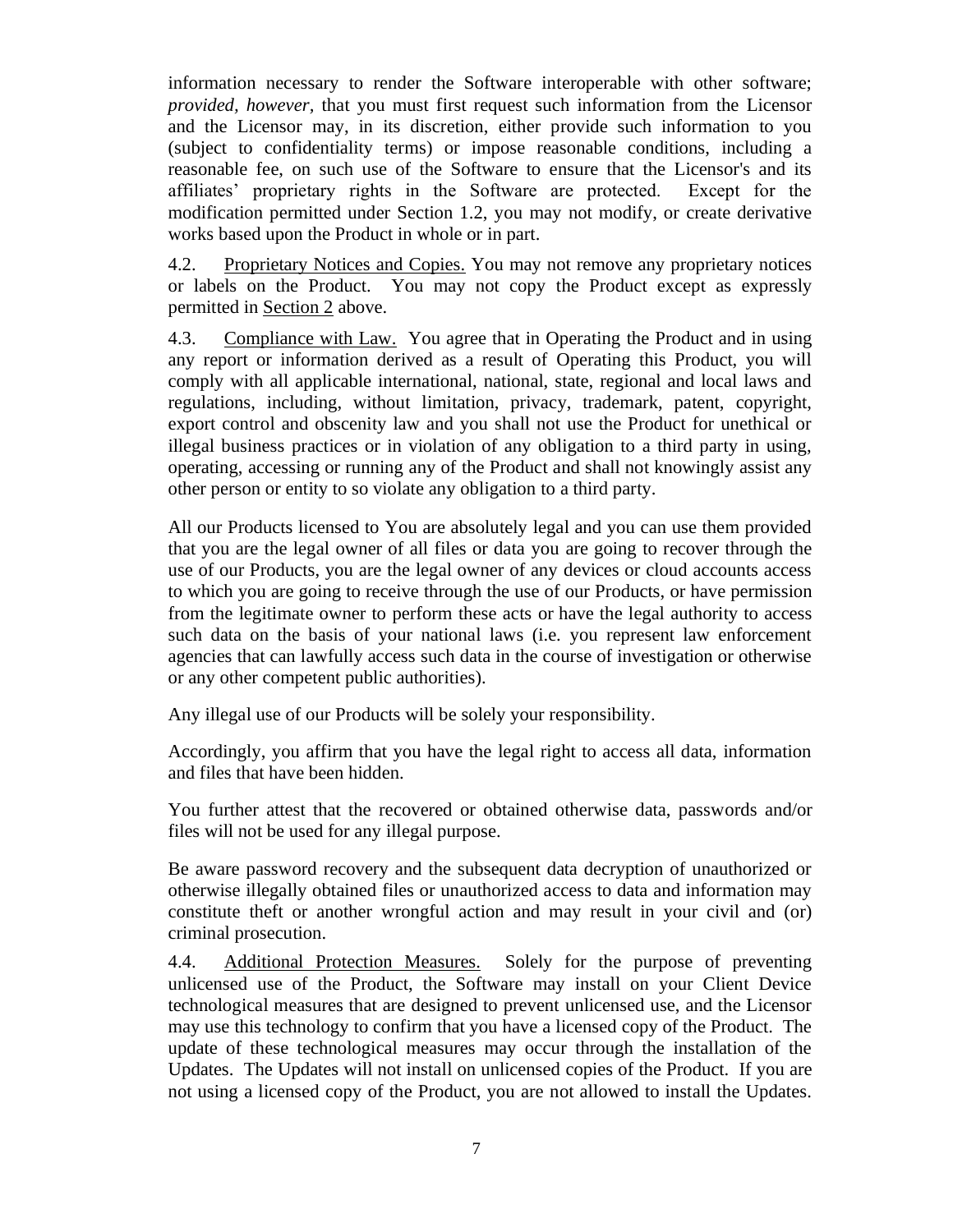The Licensor will not collect any personally identifiable information from your Client Device during this process.

# 5. **WARRANTIES AND DISCLAIMERS.**

5.1. Limited Warranty. The Licensor warrants that for 90 days (the *"Warranty Period"*) from the date the Registration Code is provided to you by Licensor, the media on which Product has been provided will be free from defects in materials and workmanship and that the Software will perform substantially in accordance with the Documentation or generally conform to the Product's specifications published by the Licensor. Non-substantial variations of performance from the Documentation do not establish a warranty right. THIS LIMITED WARRANTY DOES NOT APPLY TO UPDATES AS APPLIED TO ANY MODIFIED PRODUCT, WHETHER OR NOT SUCH MODIFICATION IS PERMISSIBLE HEREUNDER, TRIAL AND EVALUATION VERSIONS, UPDATES*,* PRE-RELEASE, TRYOUT, PRODUCT SAMPLER, OR NOT FOR RESALE (NFR) COPIES OF PRODUCT. This limited warranty is void and your support right terminate if the defect has resulted from accident, abuse, or misapplication or any modification, whether or not such modification is permitted hereunder. No warranty is made as to the integrity, protection or safekeeping of any modification to the Products made by you upon installation of any of the Updates. To make a warranty claim, you must return the Product to the location where you obtained it along with proof of purchase within such sixty (60) day period of the license fee you paid for the Product. THE LIMITED WARRANTY SET FORTH IN THIS SECTION GIVES YOU SPECIFIC LEGAL RIGHTS. YOU MAY HAVE ADDITIONAL RIGHTS WHICH VARY FROM JURISDICTION TO JURISDICTION.

5.2. Customer Remedies. The Licensor and its suppliers' entire liability and your exclusive remedy for any breach of the foregoing warranty shall be at the Licensor's option: (i) return of the purchase price paid for the license, if any, (ii) replacement of the defective media in which the Product is contained, or (iii) correction of the defects, "bugs" or errors within reasonable period of time. You must return the defective media to the Licensor at your expense with a copy of your receipt. Any replacement media will be warranted for the remainder of the original warranty period.

5.3. NO OTHER WARRANTIES. EXCEPT FOR THE FOREGOING LIMITED WARRANTY, AND FOR ANY WARRANTY, CONDITION, REPRESENTATION OR TERM TO THE EXTENT TO WHICH THE SAME CANNOT OR MAY NOT BE EXCLUDED OR LIMITED BY LAW APPLICABLE TO YOU IN YOUR JURISDICTION, THE PRODUCT IS PROVIDED "AS-IS" WITHOUT ANY WARRANTY WHATSOEVER AND THE LICENSOR MAKES NO PROMISES, REPRESENTATIONS OR WARRANTIES, WHETHER EXPRESSED OR IMPLIED, WHETHER BY STATUTE, COMMON LAW, CUSTOM, USAGE OR OTHERWISE, REGARDING OR RELATING TO THE PRODUCT OR CONTENT THEREIN OR TO ANY OTHER MATERIAL FURNISHED OR PROVIDED TO YOU PURSUANT TO THIS AGREEMENT OR OTHERWISE. YOU ASSUME ALL RISKS AND RESPONSIBILITIES FOR SELECTION OF THE PRODUCT TO ACHIEVE YOUR INTENDED RESULTS, AND FOR THE INSTALLATION OF, USE OF, AND RESULTS OBTAINED FROM THE PRODUCT. THE LICENSOR MAKES NO WARRANTY THAT THE PRODUCT WILL BE ERROR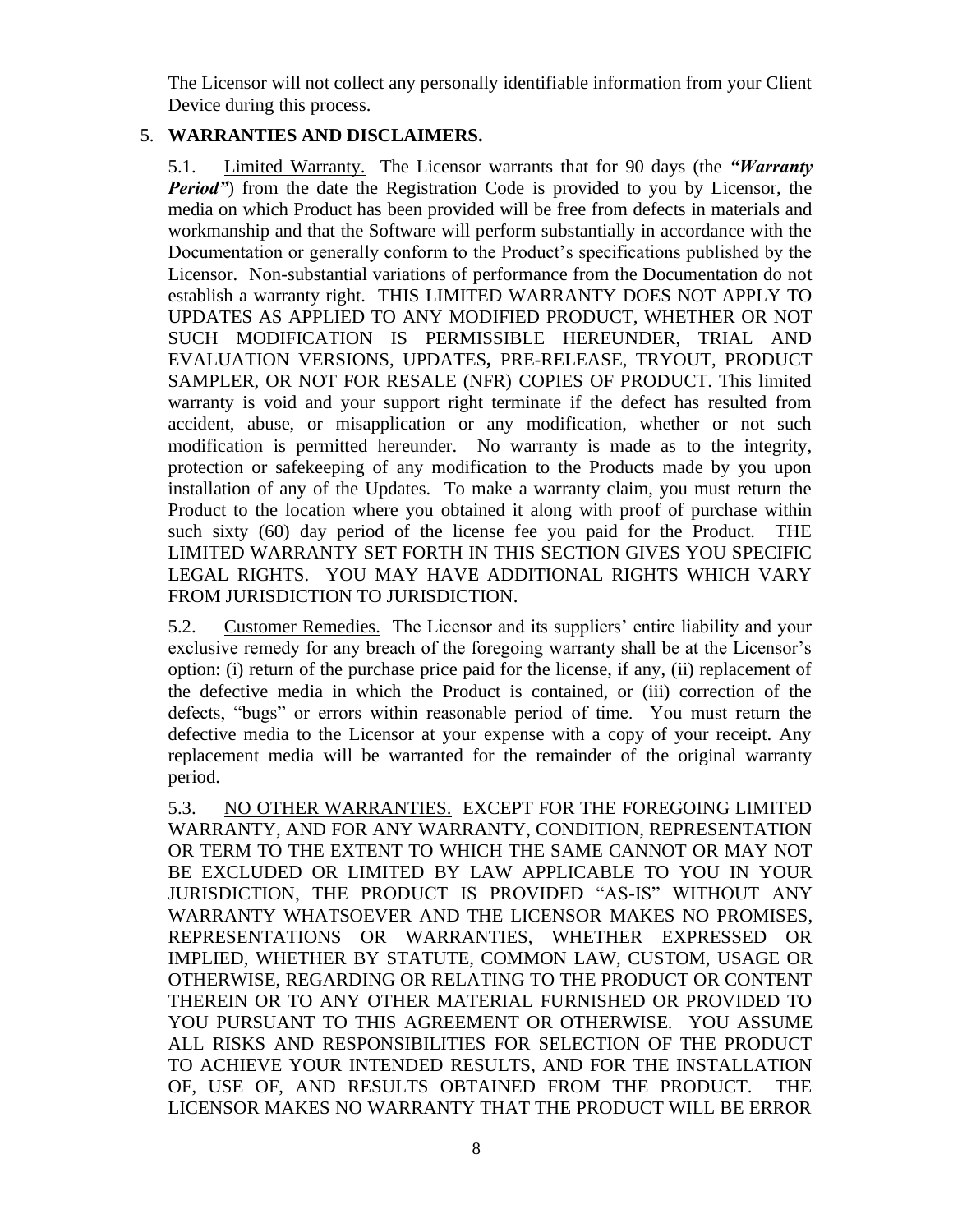FREE OR FREE FROM INTERRUPTION OR FAILURE, OR THAT IT IS COMPATIBLE WITH ANY PARTICULAR HARDWARE OR SOFTWARE. TO THE MAXIMUM EXTENT PERMITTED BY APPLICABLE LAW, LICENSOR DISCLAIMS ALL WARRANTIES, EITHER EXPRESS OR IMPLIED, INCLUDING BUT NOT LIMITED TO IMPLIED WARRANTIES OF MERCHANTABILITY, NON-INFRINGEMENT OF THIRD PARTY RIGHTS, INTEGRATION, SATISFACTORY QUALITY OR FITNESS FOR ANY PARTICULAR PURPOSE WITH RESPECT TO THE PRODUCT AND THE ACCOMPANYING WRITTEN MATERIALS OR THE USE THEREOF. SOME JURISDICTIONS DO NOT ALLOW LIMITATIONS ON IMPLIED WARRANTIES, SO THE ABOVE LIMITATION MAY NOT APPLY TO YOU. YOU HEREBY ACKNOWLEDGE THAT THE PRODUCT MAY NOT BE OR BECOME AVAILABLE DUE TO ANY NUMBER OF FACTORS INCLUDING WITHOUT LIMITATION PERIODIC SYSTEM MAINTENANCE, SCHEDULED OR UNSCHEDULED, ACTS OF GOD, TECHNICAL FAILURE OF THE SOFTWARE, TELECOMMUNICATIONS INFRASTRUCTURE, OR DELAY OR DISRUPTION ATTRIBUTABLE TO VIRUSES, DENIAL OF SERVICE ATTACKS, INCREASED OR FLUCTUATING DEMAND, AND ACTIONS AND OMISSIONS OF THIRD PARTIES. THEREFORE, THE LICENSOR EXPRESSLY DISCLAIMS ANY EXPRESS OR IMPLIED WARRANTY REGARDING SYSTEM AND/OR SOFTWARE AVAILABILITY, ACCESSIBILITY, OR PERFORMANCE. THE LICENSOR DISCLAIMS ANY AND ALL LIABILITY FOR THE LOSS OF DATA DURING ANY COMMUNICATIONS AND ANY LIABILITY ARISING FROM OR RELATED TO ANY FAILURE BY THE LICENSOR TO TRANSMIT ACCURATE OR COMPLETE INFORMATION TO YOU.

5.4. LIMITED LIABILITY; NO LIABILITY FOR CONSEQUENTIAL DAMAGES. YOU ASSUME THE ENTIRE COST OF ANY DAMAGE RESULTING FROM YOUR USE OF THE PRODUCT AND THE INFORMATION CONTAINED IN OR COMPILED BY THE PRODUCT, AND THE INTERACTION (OR FAILURE TO INTERACT PROPERLY) WITH ANY OTHER HARDWARE OR SOFTWARE WHETHER PROVIDED BY THE LICENSOR OR A THIRD PARTY. TO THE MAXIMUM EXTENT PERMITTED BY APPLICABLE LAW, IN NO EVENT WILL THE LICENSOR OR ITS SUPPLIERS OR LICENSORS BE LIABLE FOR ANY DAMAGES WHATSOEVER (INCLUDING, WITHOUT LIMITATION, DAMAGES FOR LOSS OF BUSINESS PROFITS, BUSINESS INTERRUPTION, LOSS OF BUSINESS INFORMATION, LOSS OF DATA, LOSS OF GOODWILL, WORK STOPPAGE, HARDWARE OR SOFTWARE DISRUPTION IMPAIRMENT OR FAILURE, REPAIR COSTS, TIME VALUE OR OTHER PECUNIARY LOSS) ARISING OUT OF THE USE OR INABILITY TO USE THE PRODUCT, OR THE INCOMPATIBILITY OF THE PRODUCT WITH ANY HARDWARE SOFTWARE OR USAGE, EVEN IF SUCH PARTIES HAVE BEEN ADVISED OF THE POSSIBILITY OF SUCH DAMAGES. IN NO EVENT WILL LICENSOR'S TOTAL LIABILITY TO YOU FOR ALL DAMAGES IN ANY ONE OR MORE CAUSE OF ACTION, WHETHER IN CONTRACT, TORT OR OTHERWISE EXCEED THE AMOUNT PAID BY YOU FOR THE PRODUCT. THIS LIMITATION OF LIABILITY SHALL NOT APPLY TO LIABILITY FOR DEATH OR PERSONAL INJURY TO THE EXTENT THAT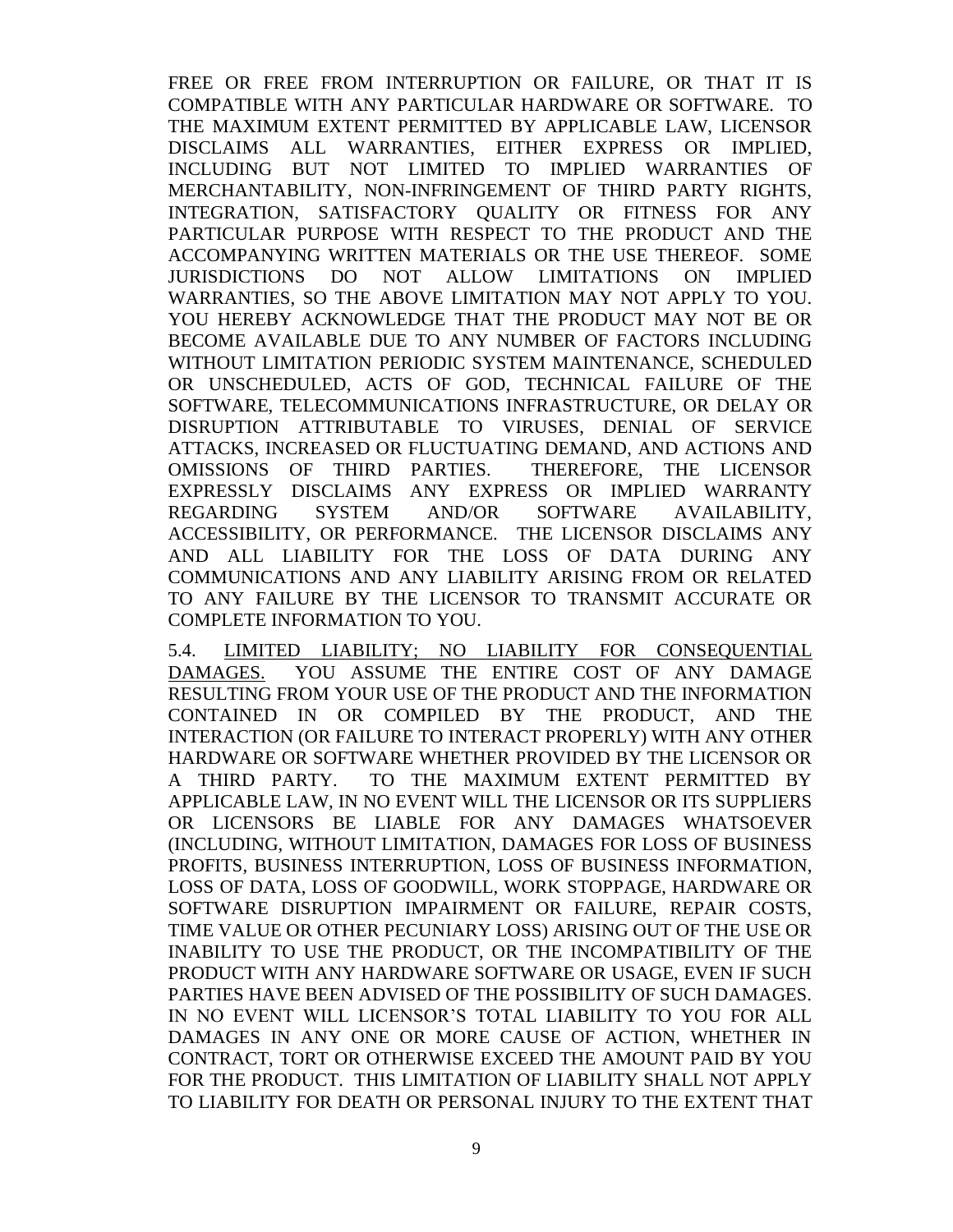APPLICABLE LAW PROHIBITS SUCH LIMITATION. FURTHERMORE, BECAUSE SOME JURISDICTIONS DO NOT ALLOW THE EXCLUSION OR LIMITATION OF LIABILITY FOR CONSEQUENTIAL OR INCIDENTAL DAMAGES, THE ABOVE LIMITATION MAY NOT APPLY TO YOU.

## 6. **Indemnification.**

6.1. Indemnification for Violations. Your Operating of the Product, your accessing your account with Licensor and your entering into this Agreement constitutes your consent and agreement to defend, indemnify and hold harmless Licensor and its affiliated companies, employees, contractors, officers and directors from any claim or demand, including reasonable attorney's fees arising out of your use of the Product in violation of this Agreement.

# **SPECIAL PROVISION APPLICABLE TO U.S. PERSONS AND ENTITIES.**

# 7. **U.S. Government-Restricted Rights.**

7.1. Notice to U.S. Government End Users. The Product and accompanying Documentation are deemed to be "Commercial Items," as that term is defined at 48 C.F.R. §2.101, consisting of "Commercial Computer Software" and "Commercial Computer Software Documentation," respectively, as such terms are used in 48 C.F.R. §12.212 or 48 C.F.R. §227.7202, as applicable. Consistent with 48 C.F.R. §12.212 or 48 C.F.R. §§227.7202-1 through 227.7202-4, as applicable, the Commercial Computer Software and Commercial Computer Software Documentation are being licensed to U.S. Government end users (a) only as Commercial Items and (b) with only those rights, including any use, modification, reproduction, release, performance, display or disclosure of the Product and accompanying Documentation, as are granted to all other end users pursuant to the terms and conditions herein. Unpublished-rights reserved under the copyright laws of the United States.

7.2. Export Restrictions. You acknowledge and agree that the Product may be subject to restrictions and controls imposed by the Export Administration Act and the Export Administration Regulations of the United States (the *"Acts"*). You agree and certify that neither the Product nor any direct product thereof is being or will be used for any purpose prohibited by the Acts. You may not Operate, download, export, or re-export the Product (a) into, or to a national or resident of, any country to which the United States has embargoed goods, or (b) to anyone on the United States Treasury Department's list of Specially Designated Nationals or the U.S. Commerce Department's Table of Deny Orders. By downloading or using the Product, you are representing and warranting that you are not located in, under the control of, or a national or resident of any such country or on any such list. You acknowledge that it is your sole responsibility to comply with any and all government export and other applicable laws and that the Licensor has no further responsibility for such after the initial license to you. You warrant and represent that neither the U.S. Commerce Department, Bureau of Export Administration nor any other U.S. federal agency has suspended, revoked or denied your export privileges.

# 8. **Your Information and the Licensor's Privacy Policy.**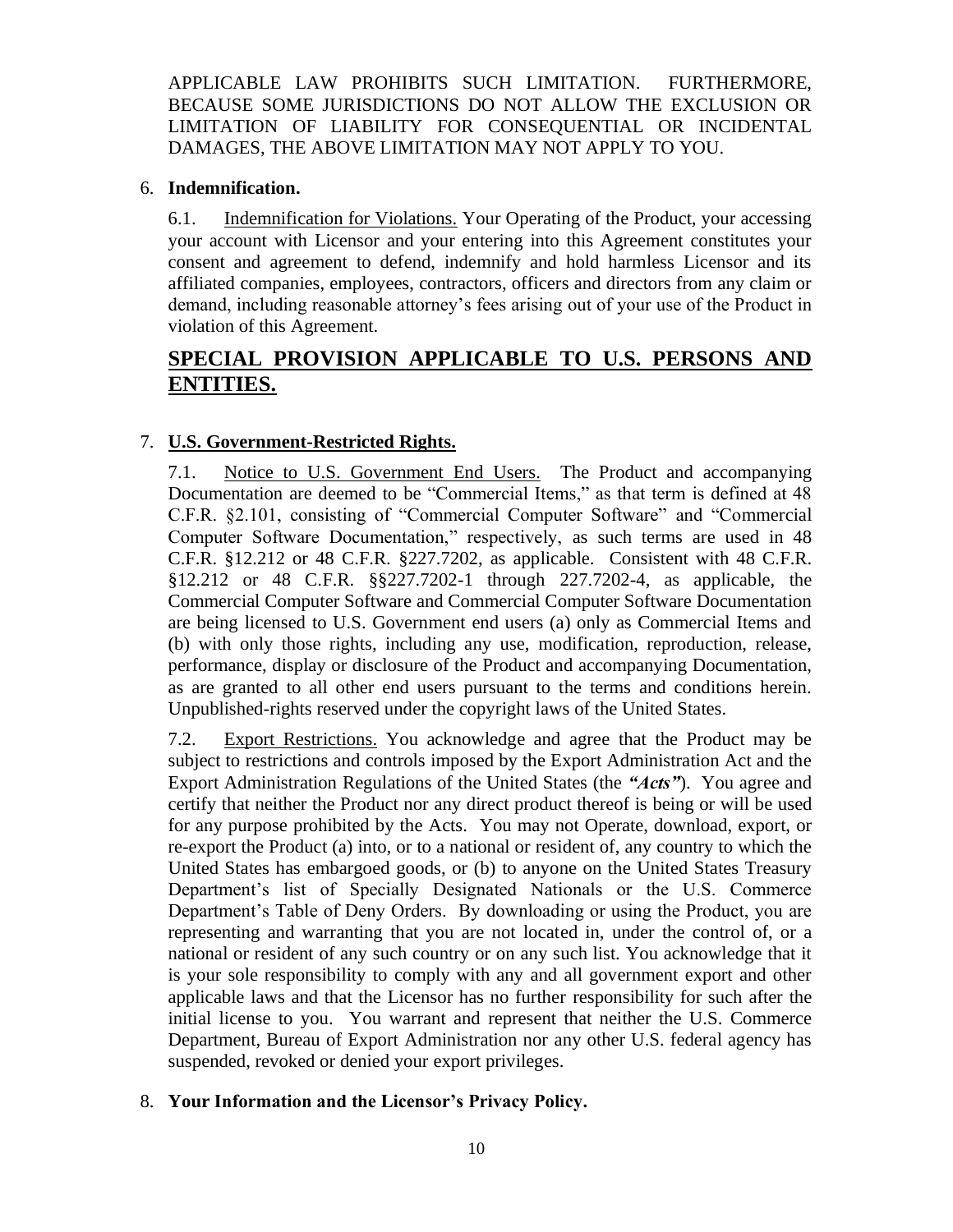8.1. Privacy Policy. You acknowledge receipt of and agree to the Licensor's privacy statement which is made available to you in connection with installation and is set forth in full at http://www.elcomsoft.com/privacy.html. You hereby expressly consent to the Licensor's processing of your personal data (which may be collected by the Licensor or its distributors) according to the Licensor's current privacy policy as of the date of the effectiveness hereof which is incorporated into this Agreement by reference. By entering into this Agreement, you agree that the Licensor may collect and retain information about you, including your name and email address. The Licensor employs other companies and individuals to perform certain functions on its behalf. Examples include fulfilling orders, delivering packages, sending postal mail and e-mail, removing repetitive information from customer lists, analyzing data, providing marketing assistance, processing credit card payments, and providing customer service. They have access only to personal information needed to perform their functions, but may not use it for other purposes. The Licensor publishes a privacy policy on its web site and may amend such policy from time to time in its sole discretion. You should refer to the Licensor's privacy policy prior to agreeing to this Agreement for a more detailed explanation of how your information will be stored and used by the Licensor. If "you" are an organization, you will ensure that each member of your organization (including employees and contractors) about whom personal data may be provided to the Licensor has given his or her express consent to the Licensor's processing of such personal data. Personal data will be processed by the Licensor or its distributors in the country where it was collected.

8.2. Public Announcements. The Licensor may identify you to the public as a customer of the Licensor and describe in a customer case study the services and solutions delivered by the Licensor to you. The Licensor may also issue one or more press releases, containing an announcement of the execution and delivery of this Agreement and/or the implementation of the Product by you. Nothing contained in this Section shall be construed as an obligation by you to disclose any of your proprietary or confidential information to any third party. In addition, you may optout from this Section by writing an opt-out request to the Licensor at https://support.elcomsoft.com.

## 9. **Miscellaneous.**

9.1. Governing Law; Jurisdiction and Venue. This Agreement shall be governed by and construed and enforced in accordance with the laws of the Russian Federation without reference to conflicts of law rules and principles. To the extent permitted by law, the provisions of this Agreement shall supersede any provisions of the Uniform Commercial Code as adopted or made applicable to the Products in any competent jurisdiction. This Agreement shall not be governed by the United Nations Convention on Contracts for the International Sale of Goods, the application of which is expressly disclaimed and excluded. The courts within the Russian Federation shall have exclusive jurisdiction to adjudicate any dispute arising out of this Agreement. You agree that this Agreement is to be performed in the Russian Federation and that any action, dispute, controversy, or claim that may be instituted based on this Agreement, or arising out of or related to this Agreement or any alleged breach thereof, shall be prosecuted exclusively in the federal or state courts in of the Russian Federation and you, to the extent permitted by applicable law, hereby waive the right to change venue to any other state, county, district or jurisdiction; *provided, however,*